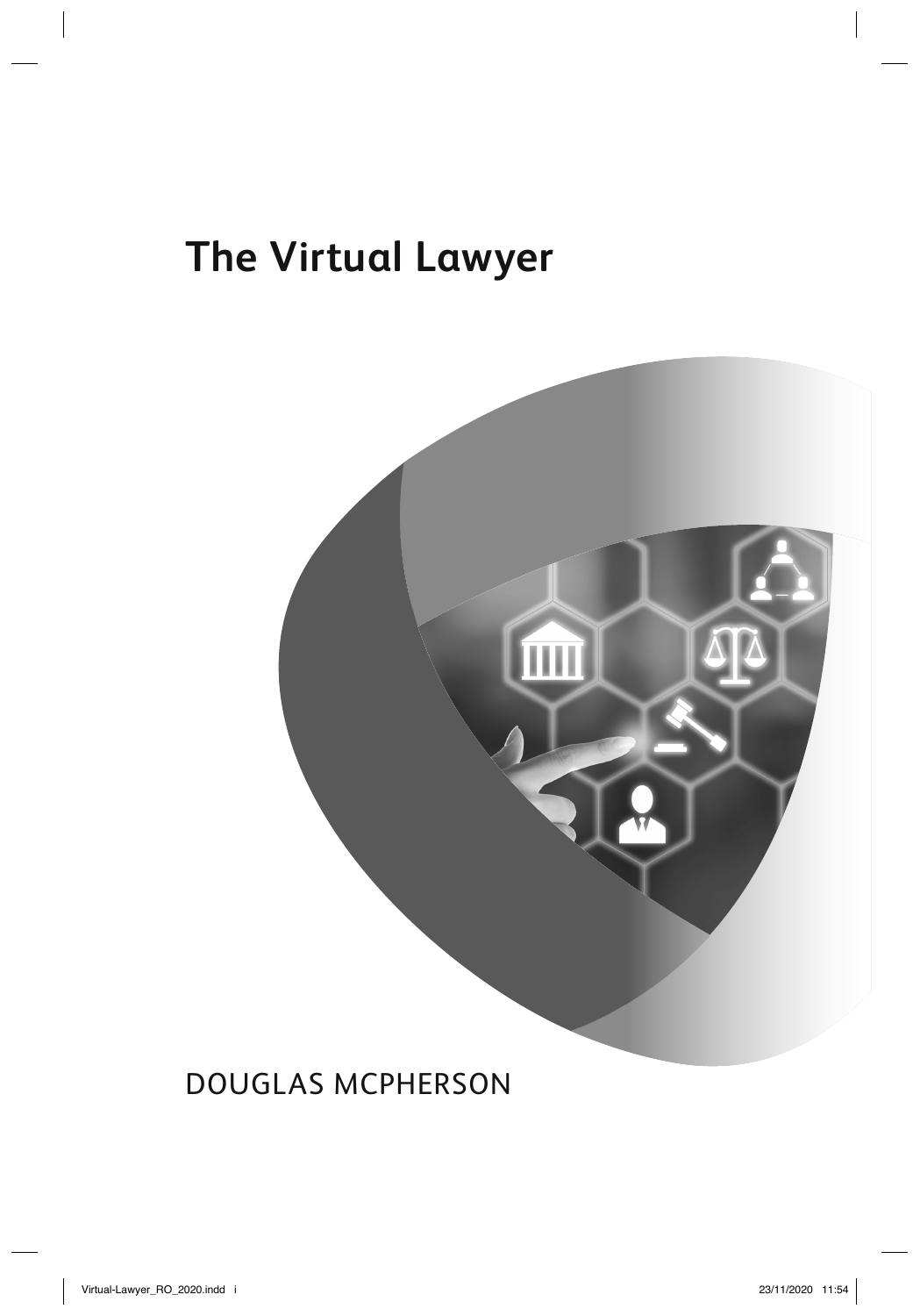#### **Commissioning editor**

Alex Davies

Published by ARK Group:

UK, Europe and Asia office 5th Floor, 10 Whitechapel High Street London, E1 8QS United Kingdom Tel: +44(0) 207 566 5792 publishing@ark-group.com

North America office 4408 N. Rockwood Drive, Suite 150 Peoria IL 61614 United States Tel: +1 (309) 495 2853 publishingna@ark-group.com

www.ark-group.com

Layout by Susie Bell, www.f-12.co.uk

Printed by Canon (UK) Ltd, Cockshot Hill, Reigate, RH2 8BF, United Kingdom

ISBN: 978-1-78358-402-4

A catalogue record for this book is available from the British Library

© 2020 ARK Group

All rights reserved. No part of this publication may be reproduced or transmitted in any form or by any means, except in accordance with the provisions of the Copyright, Designs and Patents Act 1988 or under terms of a licence issued by the Copyright Licencing Agency in respect of photocopying and/or reprographic reproduction. Application for permission for other use of copyright material, including permission to reproduce extracts in other published works, should be made in writing to the publishers. Full acknowledgement of author, publisher, and source must be given.

#### DISCLAIMER

This publication is intended as a general guide only. The information and opinions it contains are not intended to provide legal advice. The publishers bear no responsibility for any errors or omissions contained herein.

ARK Group is a division of Wilmington plc. The company is registered in England & Wales with company number 2931372 GB. Registered office: 5th Floor, 10 Whitechapel High Street, London, E1 8QS.

VAT Number: GB 899 3725 51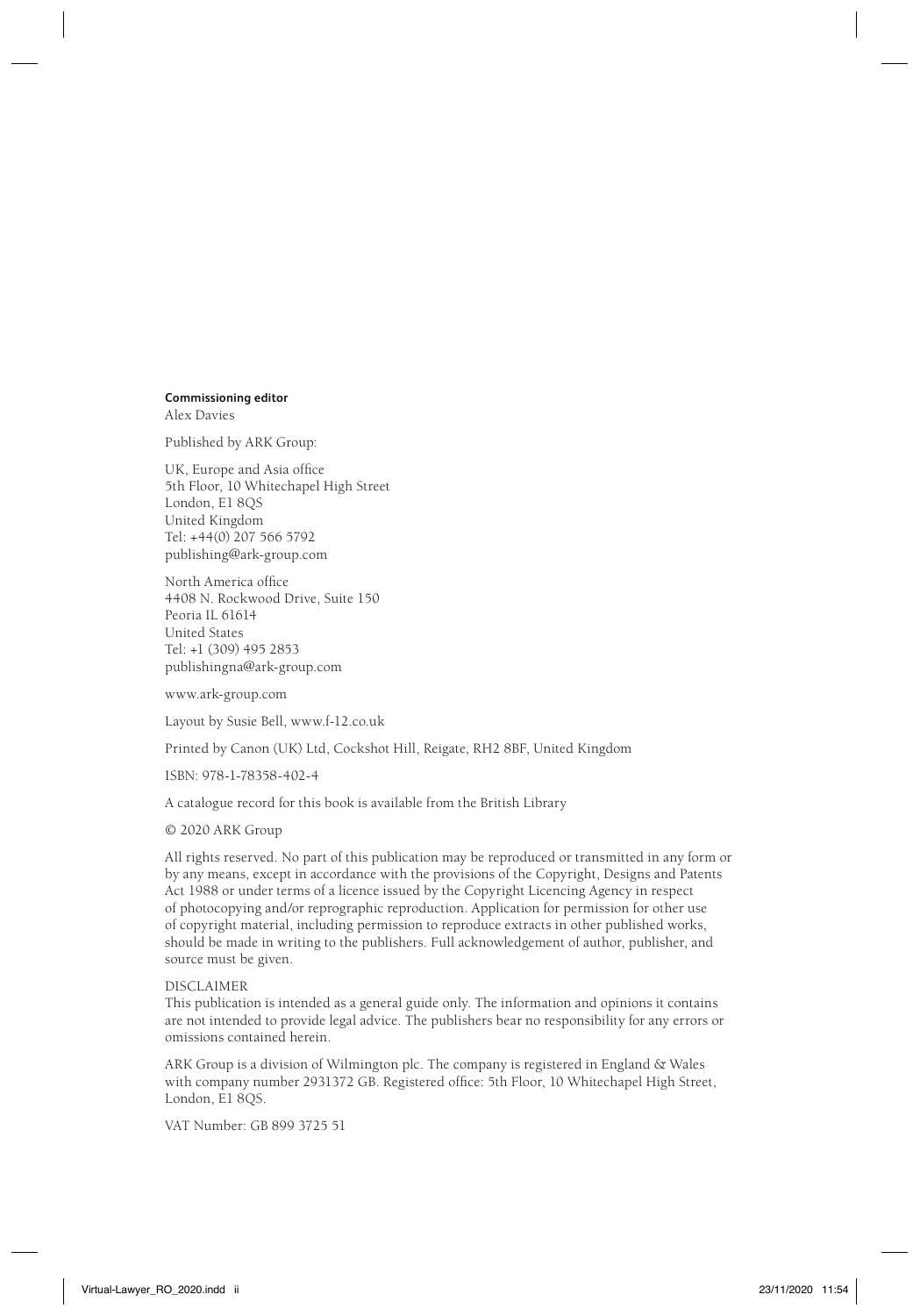## **Contents**

| <b>Part 1: React</b>                                                         |
|------------------------------------------------------------------------------|
| Chapter 1: How to keep doing effective business development while we         |
| Chapter 2: How to continue to develop your principal relationships virtually |
| Chapter 3: How to penetrate new markets virtually                            |
| Chapter 4: Practical planning: How to create an effective 30-day plan        |
| Part 2: Refresh                                                              |
| Chapter 5: Adapt, improvise, overcome - adopting a more flexible approach    |
| Chapter 6: Formulating a personal BD plan that combines the best of the      |
| Chapter 7: The perfect opportunity to refresh the way you do business        |
| Chapter 8: Refreshing the four pillars of your firm                          |
| Chapter 9: Practical planning: How to create an effective 90 day plan        |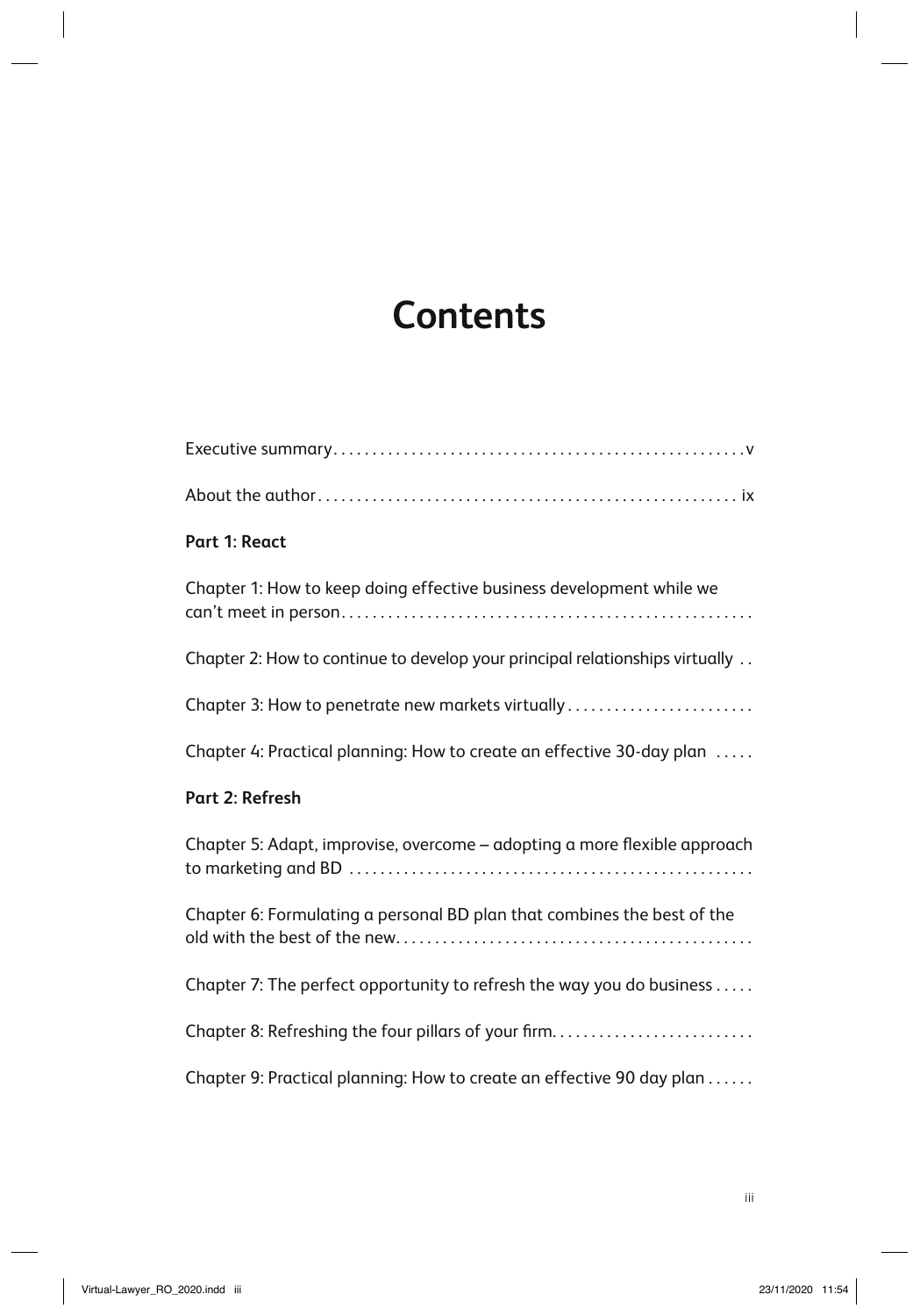#### Contents

### **Part 3: Return**

| Chapter 10: What do we know about the future?                            |
|--------------------------------------------------------------------------|
| Chapter 11: How can we prepare our return to the future?                 |
|                                                                          |
| Chapter 13: Practical planning: How to create an effective 12-month plan |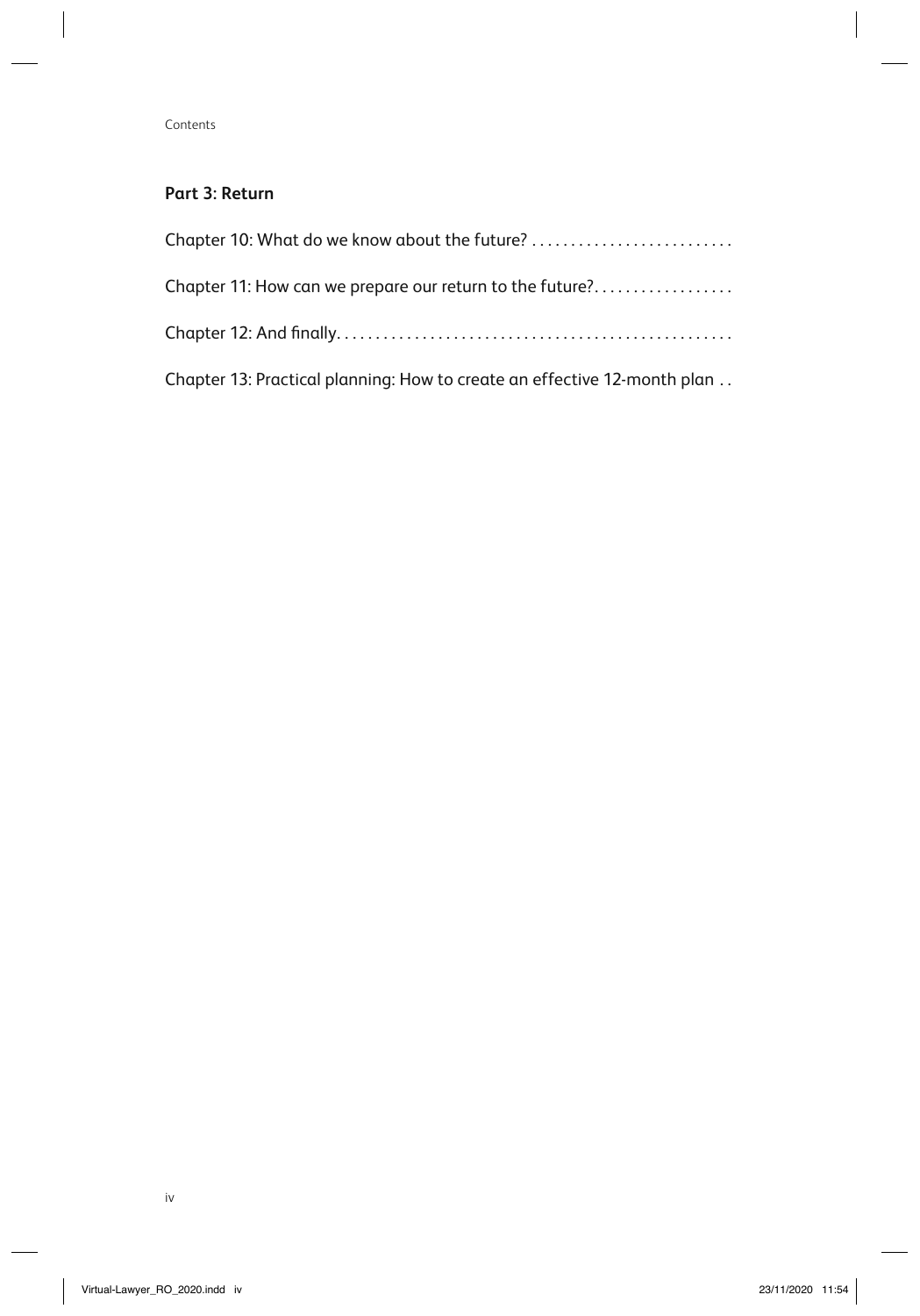### **Executive summary**

It is of course an understatement to say our lives have changed massively since the end of March 2020. The restrictions that have had to be brought in to control COVID-19 saw almost all of us forced to work from home, only connected to our colleagues and clients by Teams, Zoom, and Facetime.

At the time it looked like this was going to be a six-month blip. We'd ride it out then things would start to go back to normal and we could carry on as we were.

We all now know that is definitely not the case. As I started writing this book in late October 2020 we had started to see a slight return to the office  $-$  albeit in shifts to maintain the required social distancing – and face-to-face meetings over coffee or lunch were starting to creep back in. However, it now looks as though in the short-term at least the restrictions will get tighter before they relax again.

But you know all this. What does it have to do with business development?

Way back in March, a lot of law firms pushed business development to the bottom of their priorities. Work had to come first. And, as we can't do business development the way we always have, there was no way to keep it going even if we wanted to.

The only problem is, if you don't do any business development, you are not going to generate the new work required to sustain your practice. You are also going to put yourself at high risk of losing the client relationships you have worked so hard to build. This meant we had to quickly come up with new ways to do business development from home. We had to adapt our approach by using the tools that were available to us. We had to replace physical business development with virtual business development.

*The Virtual Lawyer* examines those new virtual ways of approaching marketing and business development, explaining how you can continue to strengthen your existing relationships, boost your visibility in the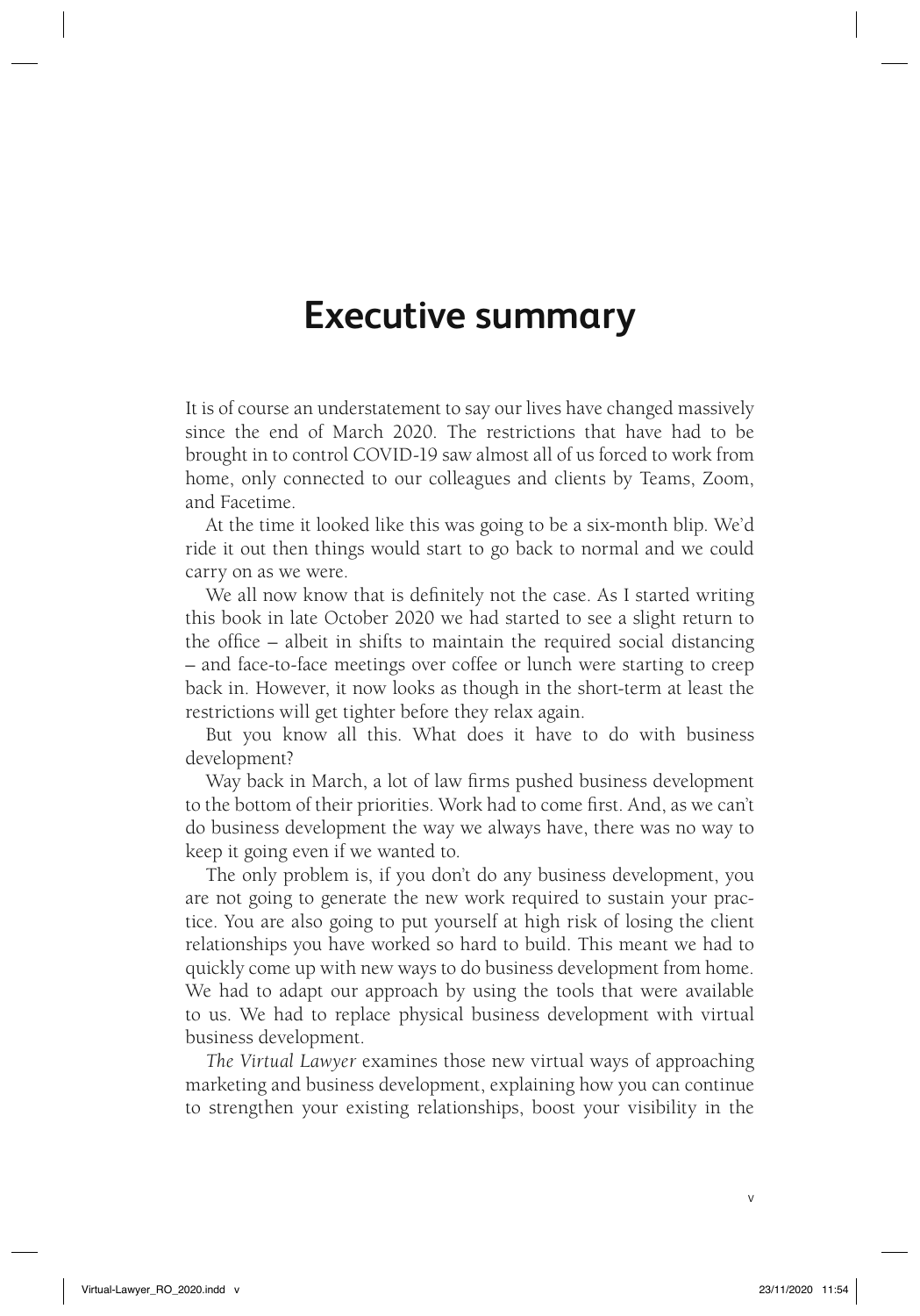markets you serve, and generate the new introductions and new opportunities you'll need to grow your practice whilst working remotely.

The book uses a three-step model, designed to take us from where we are today to where we need to be in the future, whatever that future ends up looking like. These three steps are React, Refresh, and Return.

### **React**

What do lawyers need to do to react to the new restrictions, new working environment, and new client demands? How can you adapt your personal BD plan to circumvent the current restrictions? Most importantly, it looks at the practical ways to network and build your profile virtually by using what you have available – your laptop, tablet, and smartphone. This stage will be supplemented with tips on how to create and maintain an ongoing 30-day personal BD plan.

### **Refresh**

Once your virtual business development is up and running, how do you make sure your plan is capable of making the best of the current situation? How can you become more flexible in your approach by starting to reintroduce more traditional BD activities while continuing to take full advantage of the new virtual activities you introduced while working remotely?

This stage is supported by tips on how to create and maintain an ongoing 90-day personal BD plan.

#### **Return**

Eventually things will go back to something close to normal. At that point you need to be completely "BD-ready" so you stay close to your clients and contacts and, just as importantly, one step ahead of your competitors. We will look at what you need to do to prepare for the future. What will our personal BD plans look like? This stage looks at how we balance the demands of client development, leveraging our professional networks, and winning new clients and/or breaking into new markets by creating an approach that will work in what is likely to be a hybrid of office and home working.

This stage is supported by tips on how to create and implement an effective new 12-month BD plan.

However the current pandemic plays out, your commercial future will rely on your ability to keep generating new work as a lawyer, as a department, and as firm. These three steps have been designed to help you do that virtually.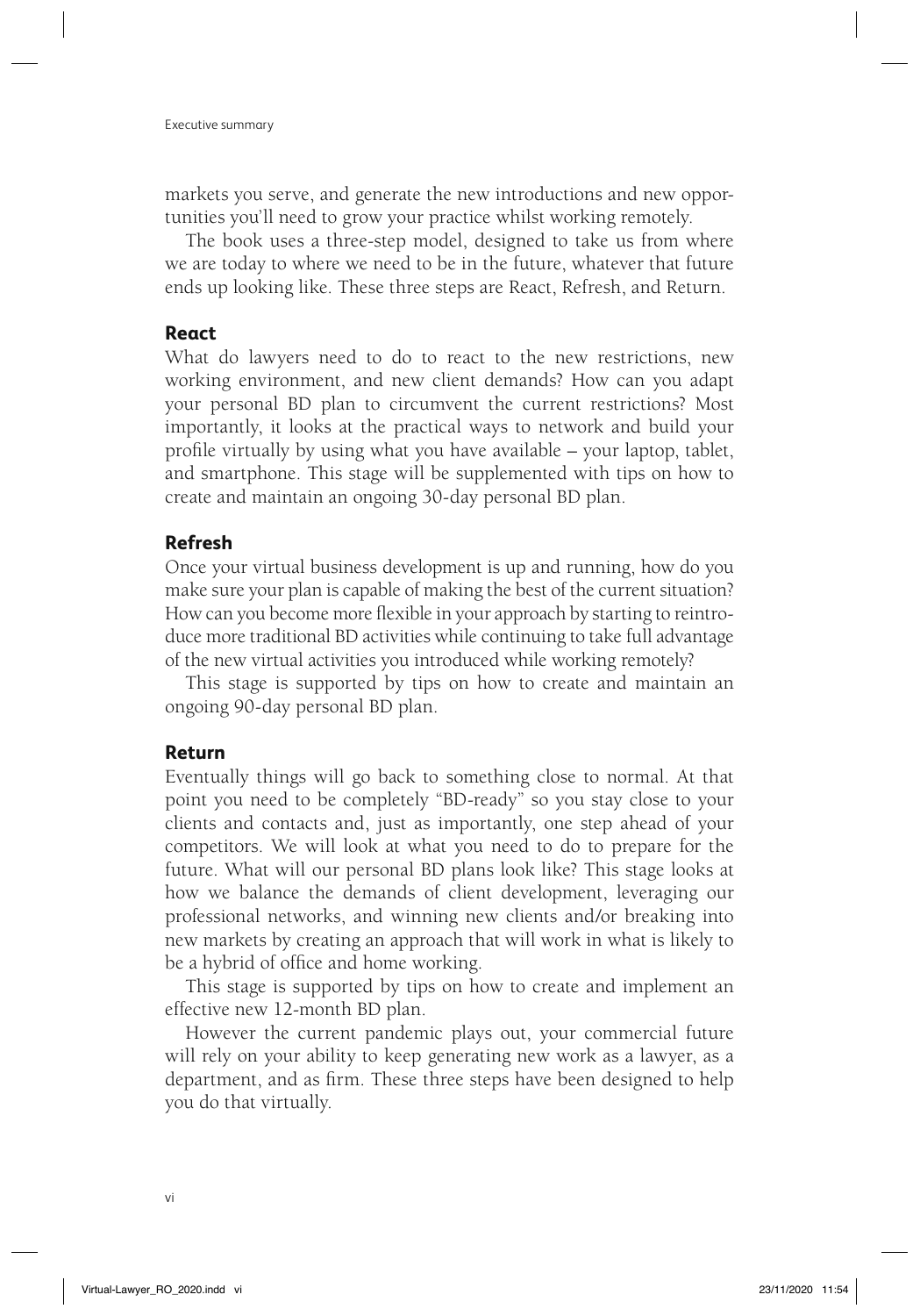You will learn the skills you'll need to continue to build your practice even during times when meetings, events, and hospitality aren't possible. You'll be able to utilize the technology you have to hand to stay as accessible and responsive as you always have been, while you identify and progress new opportunities from your desk.

Regardless of how or where you have to work at any given time, you will be ready to operate as a Virtual Lawyer.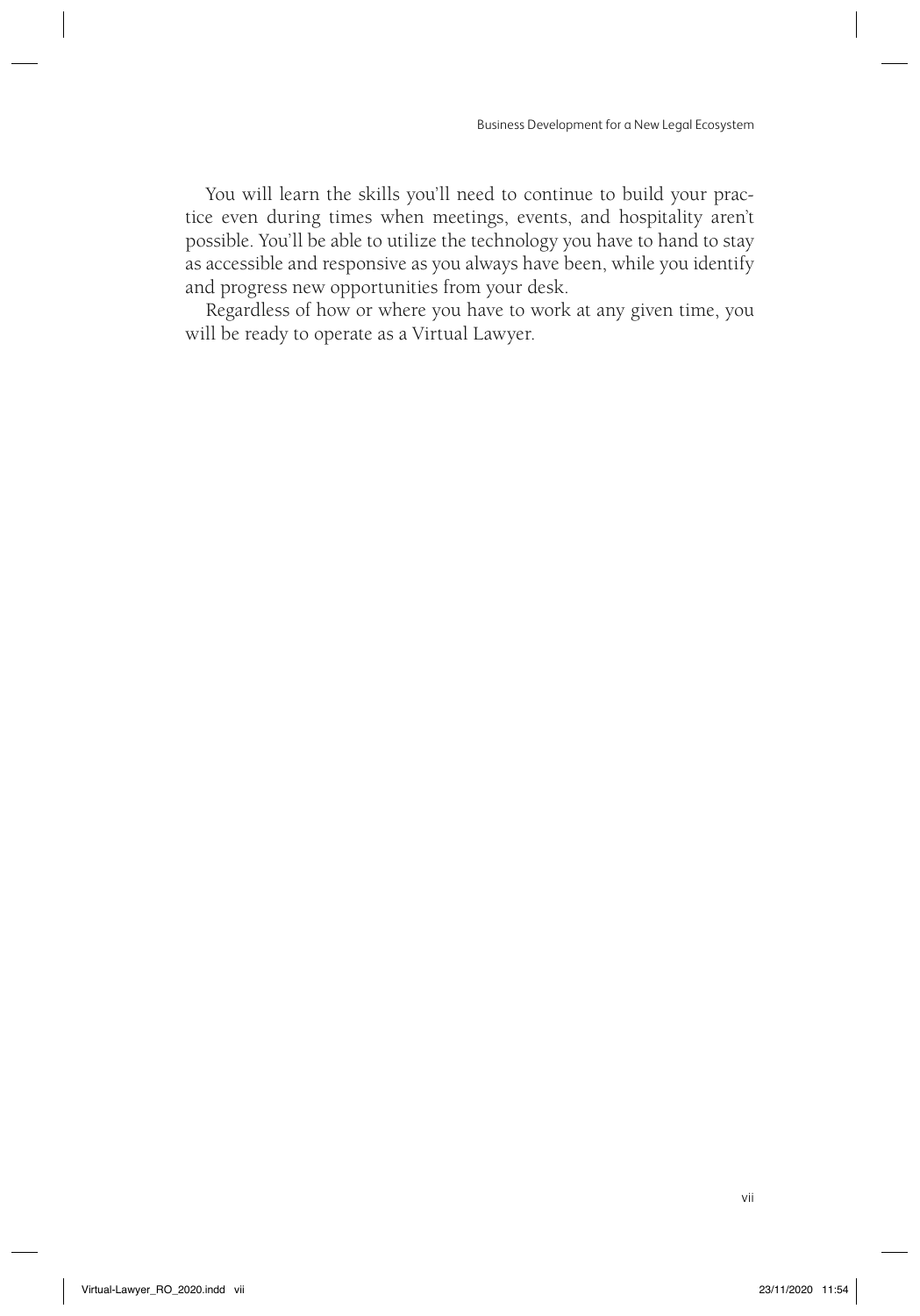$\overline{\phantom{a}}$